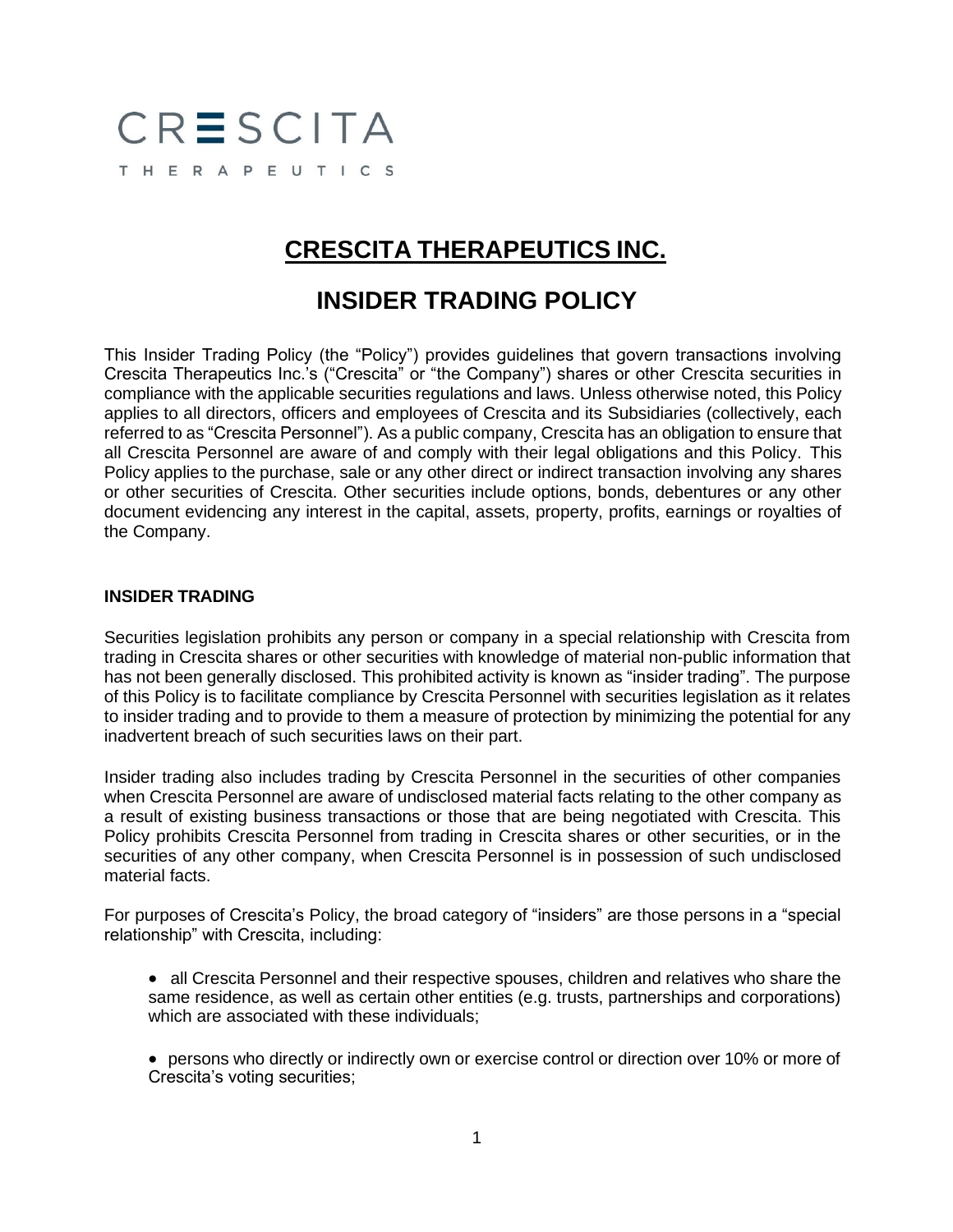- persons outside of Crescita who engage or propose to engage in any business or professional activity with or on behalf of Crescita (i.e. external consultants, licensing partners); and
- anyone who learns of "material non-public information" regarding Crescita from someone whom he or she knows, or should know, is a person in a special relationship with Crescita.

Insiders (as specifically defined under the Ontario Securities Act) who are required to file Insider Reports ("Reporting Insiders") in respect of their trades in the shares or other securities of Crescita include:

- directors of Crescita or of any Crescita subsidiary;
- senior officers of Crescita or of any Crescita subsidiary; and
- anyone who beneficially owns or controls, directly or indirectly, more than 10% of the voting rights attached to all voting securities of Crescita.

Reporting Insiders must file Insider Reports electronically through the System for Electronic Disclosure by Insiders ("SEDI") within 5 days after each purchase or sale of Crescita shares or other securities.

#### **TIPPING**

Securities legislation also prohibits any person or company in a special relationship with Crescita from informing any other person, other than in the necessary course of business, of undisclosed material facts relating to Crescita. This prohibited activity is commonly known as "tipping". Both the person who provides the information and the person who receives the information could be liable under securities laws if the person who receives the information trades in Crescita shares or other securities.

#### **QUARTERLY QUIET PERIOD**

The quarterly quiet period will commence 15 days prior to the end of a quarter and end upon the disclosure of Crescita's financial results for each quarter and for the year-end.

During the quiet period, the Company will refrain from providing earnings guidance or comments with respect to the current quarter's operations or expected results to analysts, investors or shareholders. The Company is not required to discontinue all communications with analysts, investors or shareholders during the quiet period, but communications will be limited to material facts that have been previously disclosed or non-material information.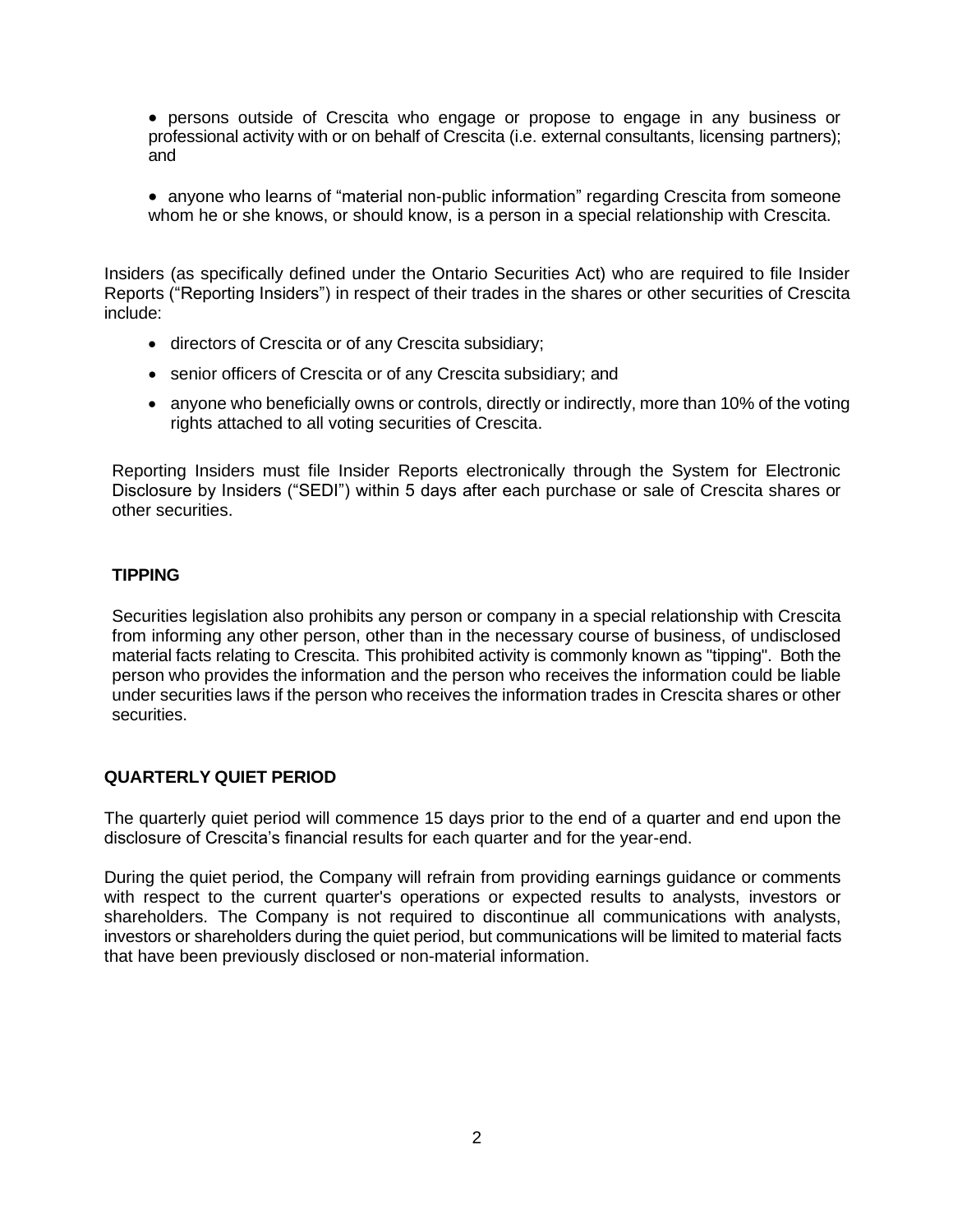#### **QUARTERLY TRADING BLACKOUT**

Trading blackouts are time periods during which designated employees cannot trade the Company's shares or other securities or participate in derivative-based transactions due to the knowledge or potential knowledge of undisclosed material information regarding Crescita. Additionally, the Company cannot grant options or set the exercise price for options during this trading blackout. A quarterly trading blackout will apply to all Crescita Personnel during periods when financial statements are being prepared but have not yet been publicly disclosed. The quarterly trading blackout will commence 15 days prior to the end of each calendar quarter and end at the close of business on the second full trading session following the disclosure of Crescita's Financial results for each quarter and for the year-end. Crescita's finance department will circulate reminder memos to Crescita Personnel at the beginning and end of each quarterly trading blackout period.

#### **SPECIAL TRADING BLACKOUTS**

From time to time, as special circumstances may arise, Crescita's senior management may put in place a trading blackout prohibiting the trading of Crescita shares or other securities. The special trading blackout may apply to certain designated Crescita Personnel or to all Crescita Personnel as prescribed by the circumstance.

#### **HEDGING BY REPORTING INSIDERS**

Crescita's Reporting Insiders may not, without the prior approval of the Company's Board of Directors, purchase financial instruments or enter into any other trade or transaction designed to hedge or offset a decrease in the market value of Crescita securities granted as compensation or held directly or indirectly by them and required to be held in accordance with a contract of employment.

#### **MATERIAL INFORMATION**

Material information is any information relating to the business and affairs of a publicly traded company that results in, or would reasonably be expected to result in, a significant change in the market price or value of any of the Company's shares or other securities. Material Information consists of both material changes and material facts relating to the business and affairs of the Company.

A material change is any change in Crescita's business, operations or capital that would reasonably be expected to have a significant effect on the market price or value of any of Crescita's shares or other securities and includes a decision to implement such a change made by Crescita's Board of Directors or by senior management who believe that confirmation of the decision by Crescita's Board of Directors is probable. Material changes are required to be disclosed to the public when they occur.

A material fact is any information relating to Crescita's business and affairs that upon disclosure would reasonably be expected to result in a significant change in the market price or value of any of the Company's shares or other securities.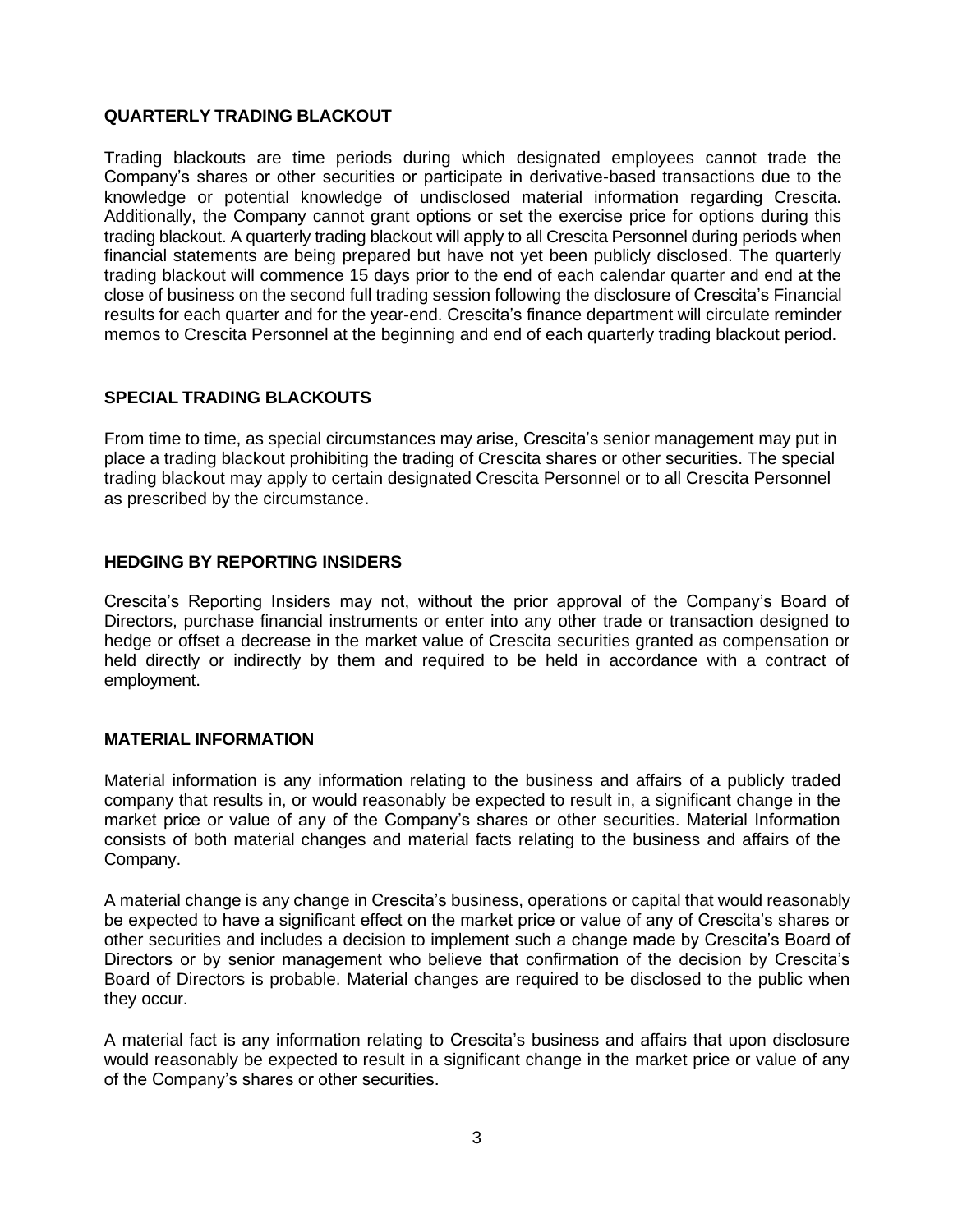Examples of material facts may include, without limitation:

- a) information about a significant transaction such as:
	- i. the purchase, sale or licensing of a significant product or other significant assets;
	- ii. a new financing or borrowing involving an amount significant to the Company; or
	- iii. the issuance or sale of additional securities, or the repurchase of outstanding securities, at a significant aggregate value, or other significant changes in the capital or corporate structure of the Company;
	- iv. the purchase or sale of all or substantially all the shares or assets of a business, takeover bids, issuer bids, or insider bids;
- b) financial information such as:
	- i. financial results that have not yet been disclosed; or
	- ii. changes in, or the prospect of changes in, earnings and financial results;
- c) information about a significant event, such as:
	- i. the release or approval of a significant new product, the development of significant new products or significant developments affecting the Company's resources, technology, intellectual property, products or markets;
	- ii. the results of significant clinical trials or studies involving owned or licensed products;
	- iii. important changes in management; or
	- iv. developments with respect to important claims, litigation, regulatory proceedings, or investigations.

Material facts that are not also material changes, are generally required to be disclosed by Crescita in its quarterly and year-end financial disclosure documents.

#### **NOTIFICATION OBLIGATION**

Crescita Personnel who are Reporting Insiders may not trade in Company shares or other Crescita securities (including the exercise of options) unless they have first notified one of the Chief Executive Officer and President or the Chief Financial Officer of the proposed trade (including the proposed number of securities, the nature of the trade and the date of the trade) at least 24 hours in advance of the trade and have received confirmation that they will not be in a trading blackout on the proposed trading date.

#### **DISCRETIONARY EXEMPTIONS**

The Chief Executive Officer and President or the Chief Financial Officer may exempt from this Policy a trade by Crescita in its own securities, including option pricing and issuance or Normal Course Issuer Bid transactions, or a trade by a member of Crescita Personnel, if they jointly determine that at the time of the proposed trade there are no undisclosed material facts.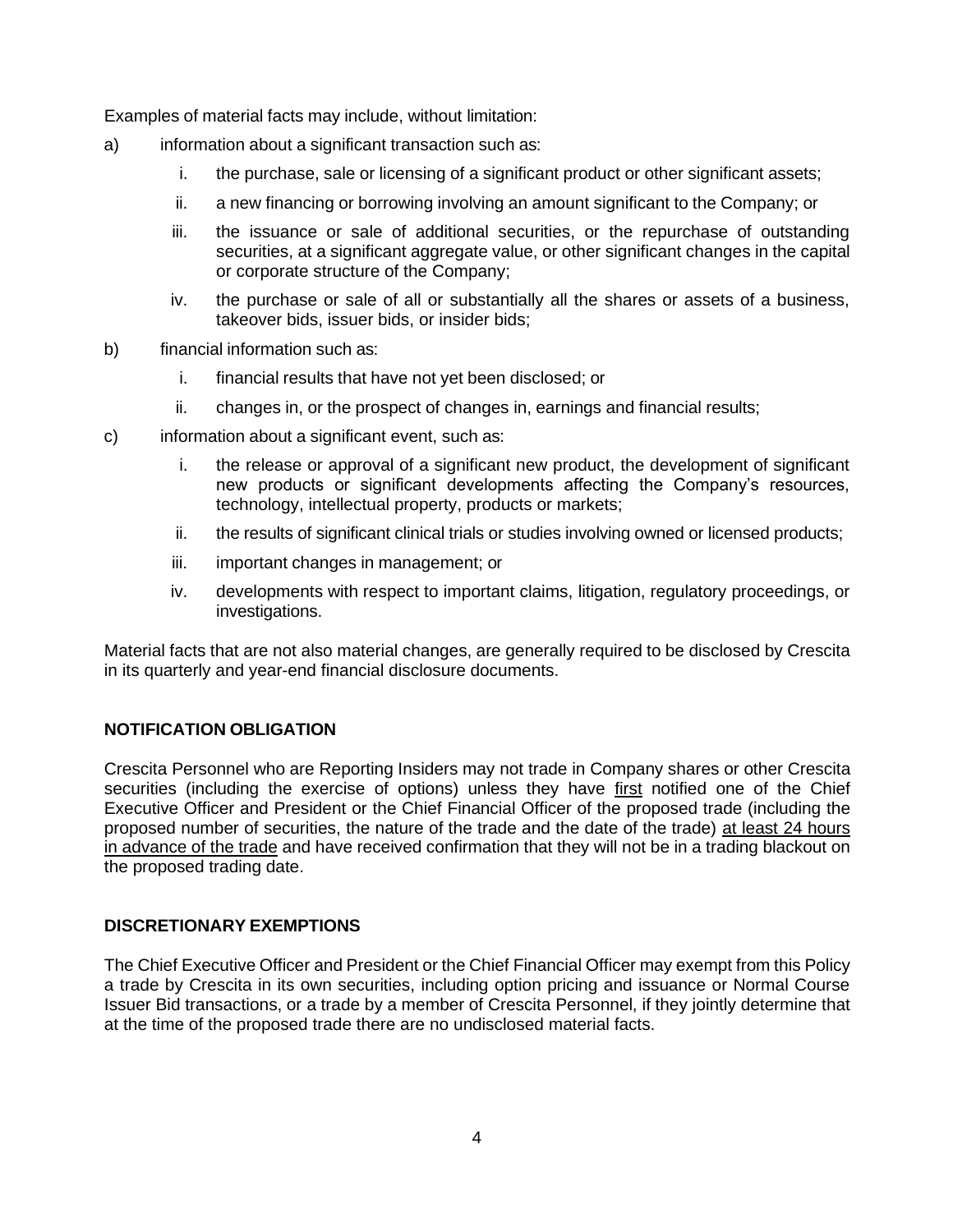#### **CERTIFICATION**

Crescita Personnel will be provided with a copy of this Policy and will be requested to execute the certification set out in Schedule A in order to acknowledge having read and understood the Policy.

#### **BREACH OF THIS POLICY**

Breach of this Policy may be considered as a basis for the termination of office and employment for cause or otherwise, for any Crescita Personnel.

#### **QUESTIONS**

Any questions regarding this Policy or any related matters should be directed to the Company's Chief Executive Officer and President or to the Chief Financial Officer.